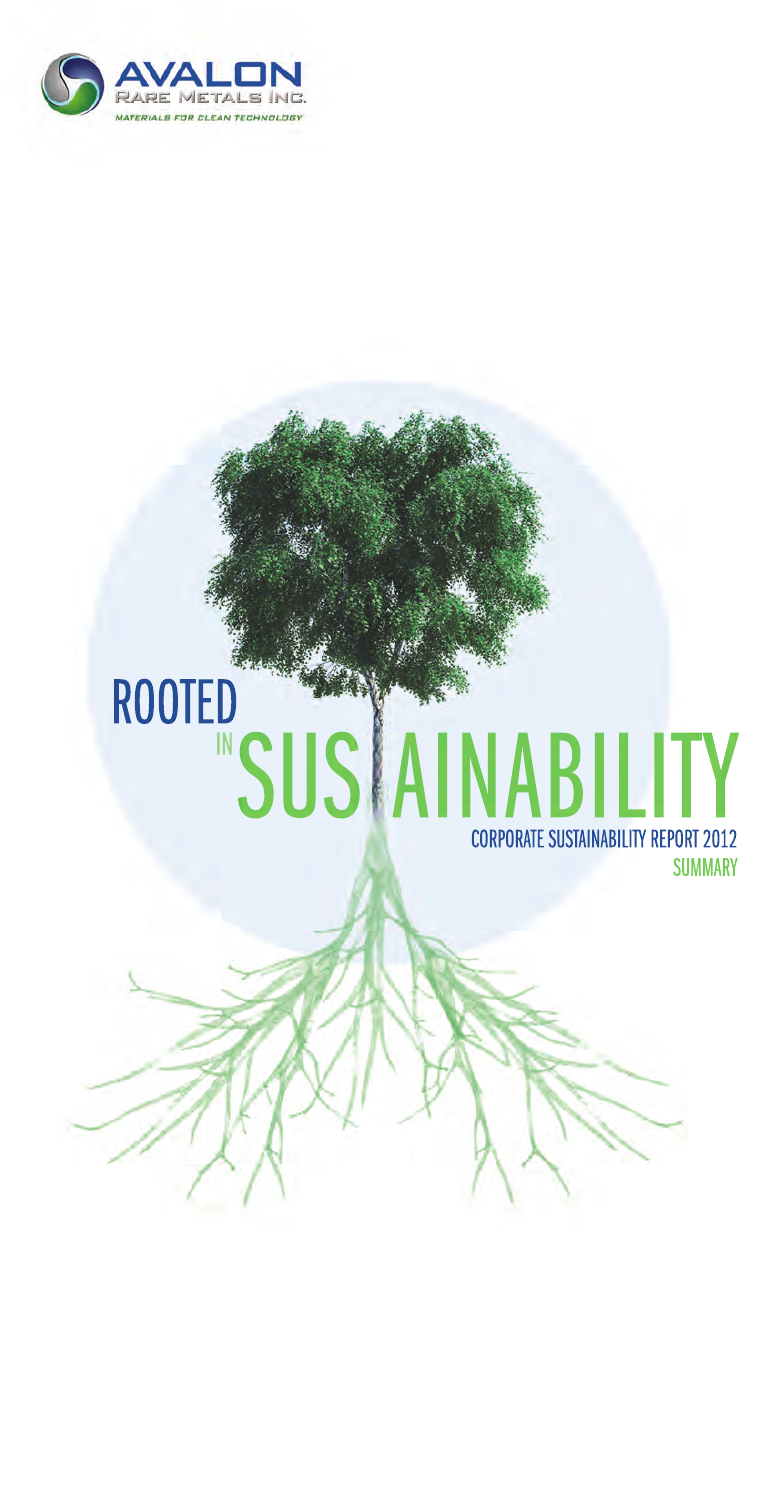# INTRODUCTION AND SUMMARY

- This summary is a precursor to the full 2012 Corporate Sustainability Report. The full report is being prepared within the framework of the Global Reporting Initiative (GRI), Version G3.1, Level C. Avalon's 2011 Corporate Sustainability Report, *A Journey to a Sustainable Future*, can be viewed at http://www. avalonraremetals.com/\_resources/AVL\_ CSR\_2011.pdf.
- For 2012, Avalon has increased the number of Performance Indicators by over 25%, organized along the category lines framed by the GRI.
- In August 2012, Avalon retained the services of Sustainalytics (formerly Jantzi Research Inc.) to conduct an independent sustainability assessment. The purpose was to determine Avalon's sustainability performance relative to its peers in the rare earth sector, its peers operating in the Northwest Territories and the industries' best practices in general. Sustainalytics conducted its first performance assessment on Avalon in August 2010.
- Based on interviews conducted with various communities of interest and stakeholder groups, material issues continue to be water protection, biodiversity/wildlife protection, community relations, and health & safety. Avalon's profile and reputation is seen as highly favourable; particularly its efforts to establish formal partnership agreements with key communities. Avalon is aware of and respects that local communities have stated cautious optimism that we will continue to act responsibly, as some of their experiences with other companies have been less than positive.

Avalon's performance, benchmarked against four comparable North Americanbased mining companies (which are close to or are already in production), earned an overall score of 73.5, significantly higher than the four benchmarked companies, which averaged 50.8 points. Avalon lags the average of the 20 highest rated mining companies internationally by 12 points. Given the very early stage of Avalon's Nechalacho Project development in comparison to the leading operating companies, Avalon is satisfied with this finding. A report of Sustainalytics' findings will be issued mid-2013.

|                                                                  | Overall<br>FSG | Governance<br>Overall | Social<br>Overall | <b>Fnvironment</b><br>Overall |
|------------------------------------------------------------------|----------------|-----------------------|-------------------|-------------------------------|
| <b>Avalon Rare Metals</b>                                        | 73.5           | 763                   | 750               | 695                           |
| <b>Average of Four</b><br><b>Benchmarked</b><br><b>Companies</b> | 50.8           | 58.0                  | 554               | 40.1                          |
| <b>Weighted Industry</b><br>Average                              | 55.0           | 56.6                  | 49.6              | 61.9                          |
| <b>Weighted Top</b><br><b>Ouartile Average</b>                   | 855            | 939                   | 814               | 874                           |

- • Activities and performance on both corporate and project levels are reported over the calendar year 2012. Financial figures, however, are based on Avalon's 2012 fiscal year: September 1, 2011 to August 31, 2012.
- The following table shows Avalon's project sites, their activity stage and materiality to this year's CSR information. The most significant advancement was the completion of the Feasibility Study for Nechalacho. The results were shared publicly in April 2013 .

| LEGEND:<br>- completed<br>$\star$ - in progress | <b>Exploration</b><br><b>Stage</b> | <b>Preliminary</b><br><b>Economic</b><br><b>Assessment</b> | Pre-<br>feasibility<br><b>Study</b> | <b>Feasibility</b><br><b>Study</b> | <b>Permitting</b><br>(Related to<br>Stage of<br>Project) | <b>Operations -</b><br><b>Construction</b> | <b>Material to</b><br>the Report<br>(Yes/No) |
|-------------------------------------------------|------------------------------------|------------------------------------------------------------|-------------------------------------|------------------------------------|----------------------------------------------------------|--------------------------------------------|----------------------------------------------|
| Nechalacho                                      |                                    |                                                            |                                     | $\sqrt{1}$                         |                                                          |                                            | Yes                                          |
| <b>Separation Rapids</b>                        |                                    | ✓                                                          | ✓                                   |                                    | *                                                        |                                            | Yes                                          |
| <b>Warren Township</b>                          |                                    | ✓                                                          |                                     |                                    | $\sqrt{2}$                                               |                                            | <b>No</b>                                    |
| <b>East Kemptville</b>                          |                                    |                                                            |                                     |                                    | $\sqrt{3}$                                               |                                            | No                                           |
| <b>Spor Mountain</b>                            | ★                                  |                                                            |                                     |                                    | $\sqrt{4}$                                               |                                            | Yes                                          |
| <b>Miramichi Tin</b>                            | ÷                                  |                                                            |                                     |                                    |                                                          |                                            | No                                           |
| <b>Lilypad Lakes</b>                            |                                    |                                                            |                                     |                                    |                                                          |                                            | No                                           |

1 Nechalacho (includes project sites at Thor Lake, Pine Point and Geismar): Feasibility Study completed and the results announced in April 2013

2 Warren Township: Mining license and production permit for 1/3 of the deposit was received

3 East Kemptville: Special license obtained from Ministry of Natural Resources for exploration drilling

4 Spor Mountain: Approvals for exploration drilling in place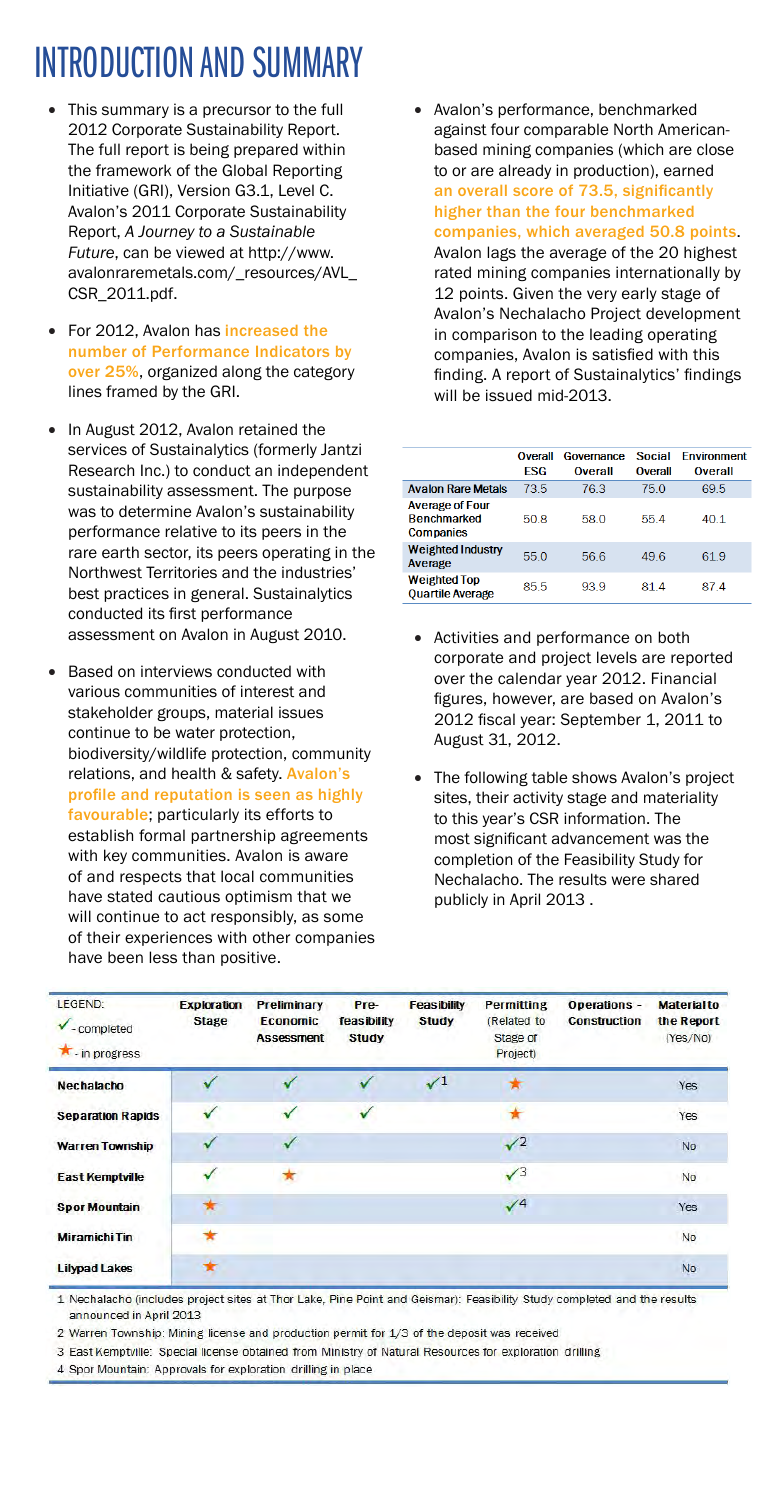## ENVIRONMENTAL PERFORMANCE

## Thorium and Uranium Management

Avalon continues to assess uranium and thorium in its process facilities and their potential to impact people and the environment. In 2012, a Pathways assessment of the Pine Point site was completed by SENES, an internationally recognized external expert in radiation, to

## Transporting Goods, Materials and People

#### Flight safety improvement was an emphasis

in 2012. Avalon now operates half loads when landing at the Nechalacho air strip. Plans to extend the Nechalacho air strip to improve safety were also advanced.

Barging remains a concern of the local communities. Avalon was able to reduce the planned number of barge trips across Great Slave Lake by more efficiently recovering metals in the concentrator, thereby reducing

## **Energy**

In 2012, a concerted effort to more efficiently utilize and reduce the number of flights to the site resulted in a reduction in greenhouse gas generation (GHG) from this form of transportation. Further energy use reductions were realized at the exploration camp, made possible through the use of more efficient electrically controlled heaters and solar energy system, as well as through shallower drill holes, less drilling and fewer personnel on site. While overall GHG generation decreased, GHG generation on the basis of litres of diesel fuel consumed per metre of drilling increased marginally due to lost efficiencies associated with fewer drills.

## Water Usage and Discharge

Avalon continued to monitor water use at Nechalacho and evaluate daily trends and usage. Overall water use decreased in 2012 largely due to fewer personnel on site and a smaller drilling program.

There will be no surface water discharge at the Pine Point facility. The development of a groundwater model for the Pine Point hydrometallurgical plant tailings facility and additional water quality and quantity baseline studies concluded the impacts to the ground water will take between 40-80 years to reach the nearest receiver, Great Slave Lake, and will have no measurable impact.

## **Biodiversity**

The ongoing objective of having no impact on SARA and IUCN list species was met. Environmental protection training has been augmented. Strategies such as the Wildlife and complement a similar study done at the Thor Lake site. This study also confirmed that radiation from the plant feed, process, products and wastes does not represent a risk to personnel, the public or the environment.

the amount of concentrate produced. Alternate routes were assessed for safety. It was determined that there is approximately double the number of shipping days available than are required, meaning Avalon need only ship in good weather. Barging emergency response systems are well established, including recovery of lost cargo, and can be backed up with response capability by Avalon and the Coast Guard in the NWT.

 $19\%$   $\sqrt{N_2O}$  Emissions 2012: 35 kg ● 2011: 43 kg  $18\%$   $\downarrow$  CH<sub>4</sub> Emissions 2012: 42 kg ● 2011: 51 kg  $18\%$   $\downarrow$   $\,$  CO<sub>2</sub> Emissions

2012: 953 tonnes ● 2011: 1,169 tonnes

### Avalon developed water treatment

technologies for its Nechalacho tailings management area (TMA). Treated effluent passed both acute and sensitive sub-lethal toxicity tests including reproduction and growth rate tests on fish, water fleas, algae and aquatic plants. In the absence of any known regulation or guidelines for rare earth element effluent criteria nationally and internationally, Avalon utilized the Canadian Council of Ministers of the Environment ("CCME") methodologies to set very conservative effluent guidelines for the protection of aquatic life and is committed to meet these guidelines.

Wildlife Habitat Protection plan for mitigating impacts, and in some instances improving on existing habitats, have been included in the feasibility study for the Nechalacho Project.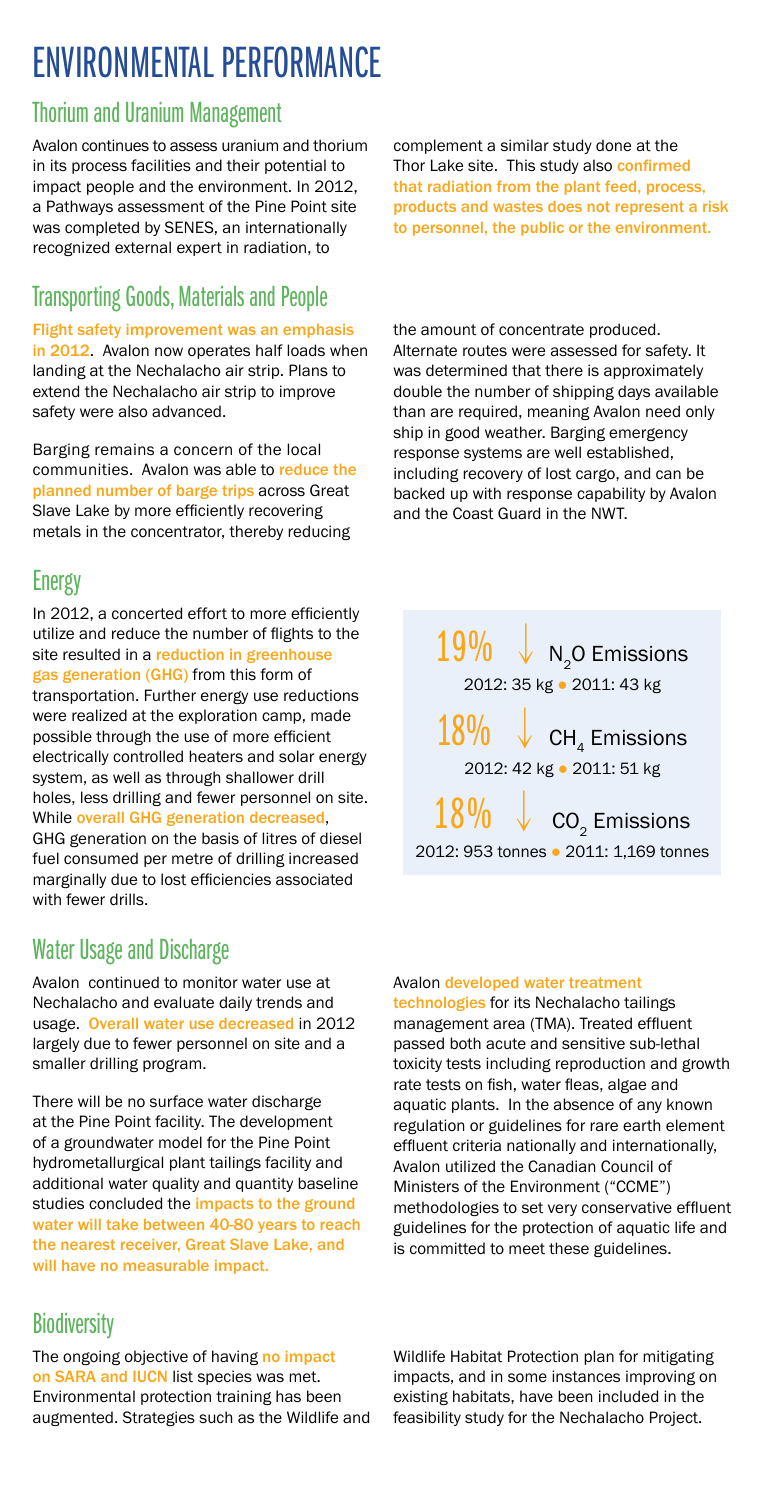# ECONOMIC PERFORMANCE AND CONTRIBUTIONS

- Significant increase in engineering, process design and pilot plant testing toward completing the Nechalacho Project Feasibility Study.
- Increased activity related to Environmental Assessment Process and permitting initiatives.
- • Drilling focused on Nechalacho resource definition and mine planning.
- Modest reduction in donations, particularly during extensive public consultation and hearing process to ensure arms-length discussion and input.

## Procurement and Local Hiring

As Avalon's Nechalacho Project is currently in the advanced development stages and is not yet in construction or operations, its procurement metrics reflect those of an exploration and development company.

The large overall expenditure and the proportion of expenditures on non-local consultants were a result of our focus on professional and technical design and pilot plant testing services related to completing the Feasibility Study and environmental hearing related activities.

 As Avalon progresses to construction at its Nechalacho Project, factors which will influence supplier selection include safety, environment and health, partnerships with Aboriginal businesses, relevant experience in Northern climates, reputation, product/service quality, quantity, delivery and price competitiveness.

# SOCIAL PERFORMANCE

Total Workforce and Camp Demographics

No lost time injuries for Avalon Employees

number of Full-Time Employees over 2011. Total workforce was  $72\%$  male and  $28\%$  female, with the average age being 41 years old. Of the people employed at Thor Lake, 65% were Aboriginal.

## Health and Safety

While the Lost Time Injury Rate for Contractors decreased to 17.5 in 2012 from 19 in 2011, our goal of achieving Zero Harm was not met. Three lost time drilling contractor injuries, all burns, occurred early in the year, two of which were serious. Thankfully, the persons who suffered burn injuries are fully recovered. Increases in regular risk assessments, safety meetings, inspections, as well as changes in the incentive system, appear to have been effective as there were no additional lost-time injuries after the fire incident. Work continued through the year to develop the health and safety management system required for the future construction and operations programs.

NWT Aboriginal and Community Engagement

### Avalon entered into a formal Accommodation Agreement with the Deninu K'ue First

Nation. The number of communications and engagements with Aboriginal communities increased substantially as Avalon continues to negotiate formal agreements with the remaining identified Aboriginal communities of interest related to the Nechalacho Project.

|                                                    |     |     | 2012 2011 2010 | 2009 |
|----------------------------------------------------|-----|-----|----------------|------|
| <b>Communications</b>                              | 629 | 344 | 479            | 137  |
| <b>Engagement</b>                                  | 137 | 60  | 79             | 56   |
| <b>Aboriginal</b>                                  | 357 | 309 | 378            | 129  |
| <b>Aboriginal Business</b>                         | 60  | 21  | 47             | 11   |
| <b>Non-Aboriginal Government</b><br>and Regulatory | 229 | 67  | 85             | 14   |
| <b>NGO</b>                                         | 50  |     | 48             | 39   |
|                                                    |     |     |                |      |

# \$30,331,895 in purchases for Thor Lake  $6\%$  spent on LOCAl Vendors 7% spent on Aboriginal vendors

87% spent on Other Vendors

\$3.9 million of purchases from Aboriginal and Local Businesses

 $81\%$  ↑

in Salaries and Benefits FY2012 = \$2,902,440 ● FY2011 = \$1,600,985

\$37,500 in Community Donations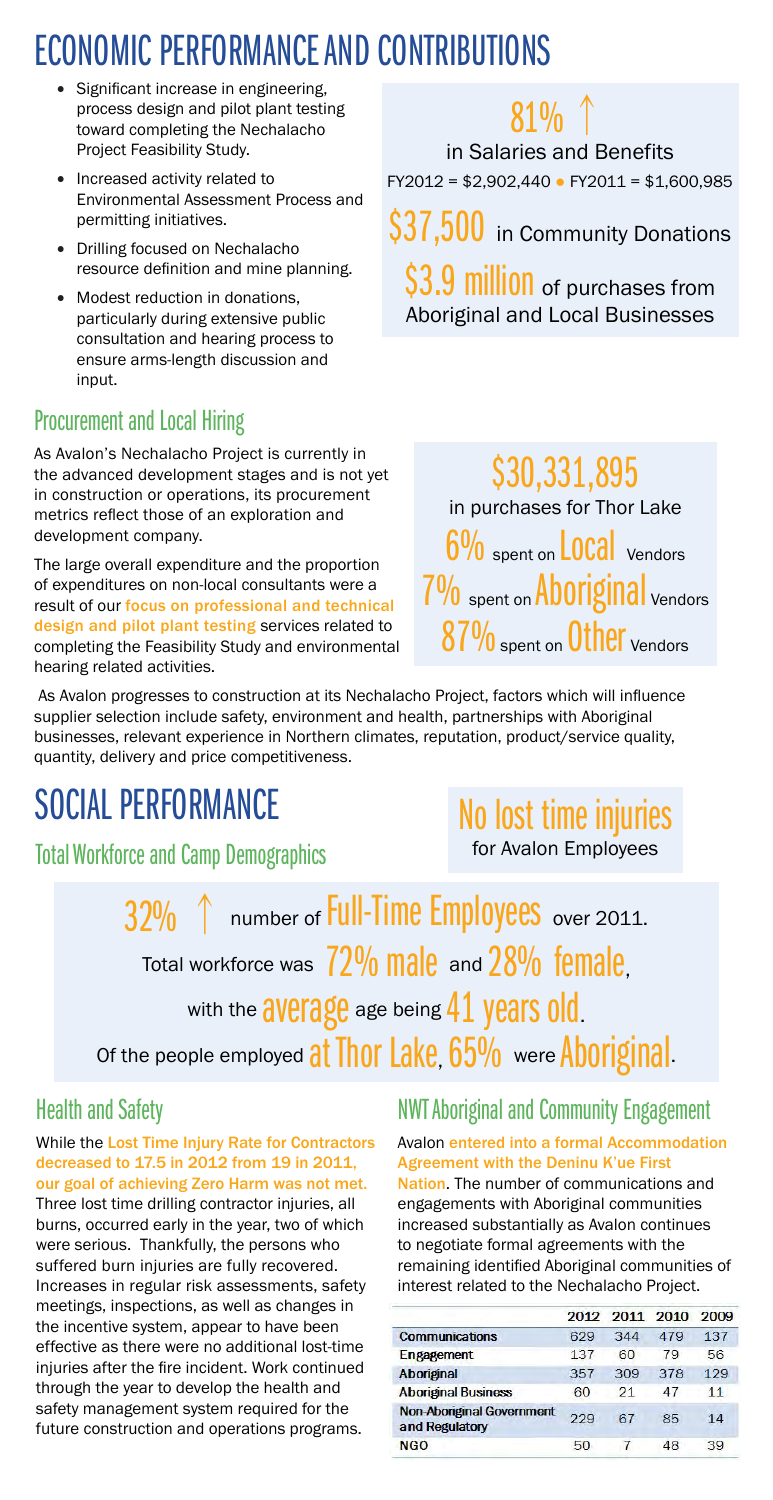# UNIVERSITY OUTREACH

- **McGill University, Materials** Engineering: students conducted technical, environmental and economic assessments on varying REE deposits and geographic locations.
- Schulich School of Business: adjudicated the International Case Competition as part of the recentlylaunched MBA in Mining Speciality. Delivered seminars at Natural Resources Opportunities Club.
- • University of Toronto, Chemical Engineering: students designed variations of Avalon's hydrometallurgy processes.
- • University of Toronto, Engineering Science: students analyzed and evaluated the technical, economic, environmental and social outcomes related to different potential alternative energy systems.
- • Western University, Chemical and Mechanical Engineering: students designed alternative energy systems to reduce a full reliance on diesel at Nechalacho.
- • Sponsored graduate student research projects at several Canadian universities.
- Avalon chaired the Organizing Committee at the inaugural Rare Earth Elements Symposium at the annual Conference of Metallurgists (COM12), attended by academia and industry scientists and engineers.
- • Avalon continued to actively organize, sponsor and participate in numerous PDAC and other major industry forums focused on technical and CSR-related specialities, as well as local community education programs.

# PERFORMANCE AGAINST TARGETS

Avalon's 2011 CSR Report included self-assessments against the Mining Association of Canada's (MAC) Towards Sustainable Mining (TSM) self-assessment and additional internal targets. Overall, we made progress in many areas against the 2012 Targets; however, we have not yet completed the formal documentation in many of these categories. As such, we cannot say that we fully achieved several of them. Details of each target will be outlined in the full 2012 CSR Report.

## Avalon Scorecard

Below is a high level scorecard of the 2011 CSR Report Targets and Objectives. The following color legend illustrates if our targets were achieved:

- Green = target has been achieved.
- Yellow = target substantially achieved (at least 75%).
- Red = target not yet achieved.

| Develop Health and Safety Targets                                                | Develop Environmental Targets                                                              |     |
|----------------------------------------------------------------------------------|--------------------------------------------------------------------------------------------|-----|
| Develop Process for Prioritizing<br>Sustainability Risks and<br>Opportunities    | <b>Zero Fatalities</b>                                                                     |     |
| Implement and Use Leading<br>Safety Indicators                                   | Implement Emergency Response<br>Capability at Thor Lake Site                               |     |
| Complete External Sustainability<br><b>Review and Benchmark Against</b><br>Peers | Broaden Scope of Sustainability<br>Reporting                                               |     |
| Reduce Diesel, Gasoline and<br><b>Aviation Fuel Consumption</b>                  | Implement Wildlife Monitoring<br>and Protection Programs                                   |     |
| Document Corporate Policies and<br>Procedures, Formalize Training.               | <b>Adopt Contractor Management</b><br><b>Systems Aligned with Best</b><br><b>Practices</b> |     |
| Adopt Best Standards in Waste<br>Management                                      | Adopt Best in Class Community<br>Consultation Policies, Plans and<br><b>Practices</b>      |     |
| Secure Formal Agreements with<br>Aboriginal governments                          | Complete Environmental<br>Permitting for Nechalacho<br>Construction                        |     |
| Zero Lost Time Accidents                                                         | Upgrade Environment and Safety<br>Policy to a Sustainability Policy                        |     |
| Prepare and Implement<br><b>Purchasing Policy</b>                                | Implement radiation protection<br>plan prior to construction                               | N/A |